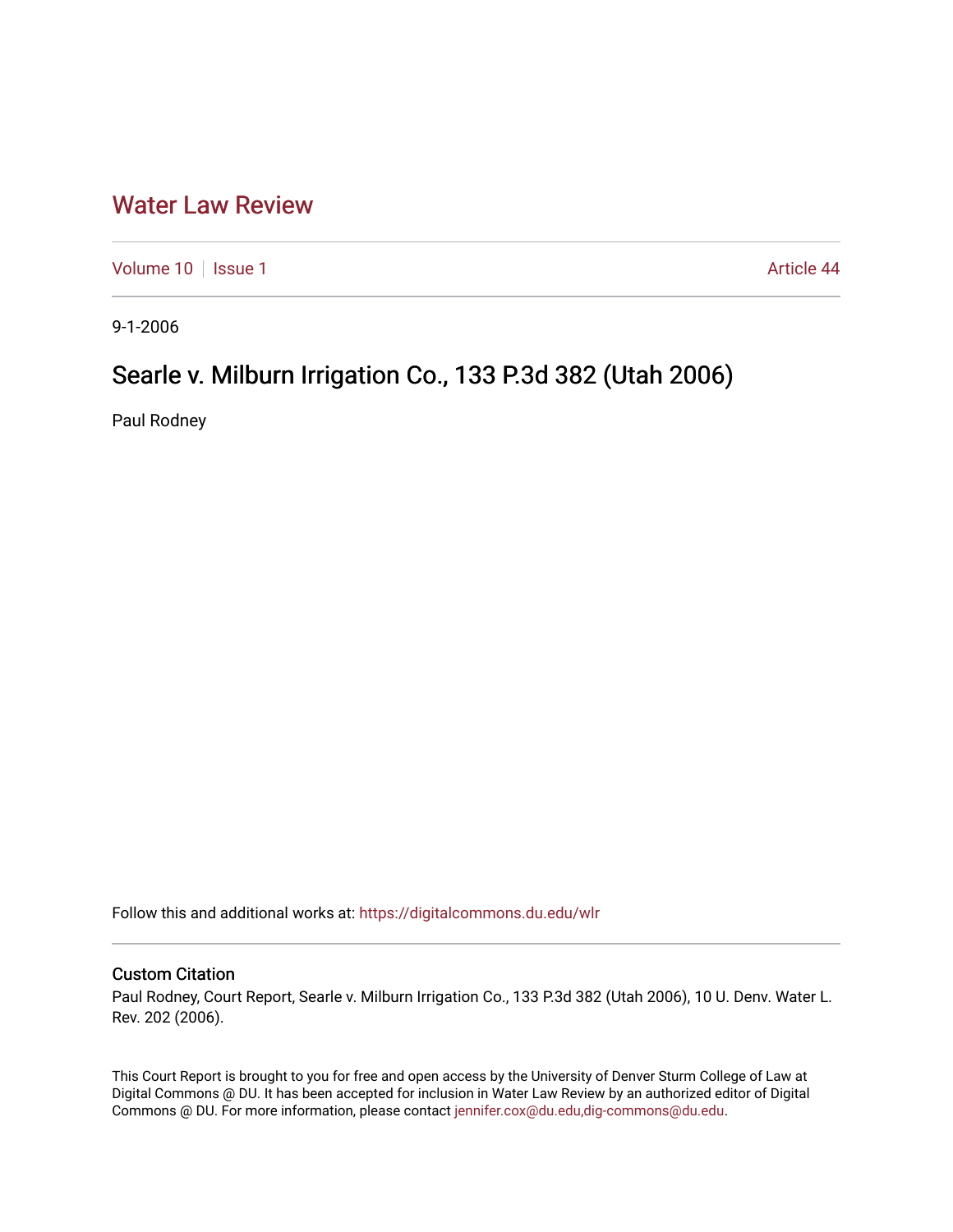## **UTAH**

Searle v. Milburn Irrigation Co., **133 P.3d 382** (Utah **2006)** (holding that when evaluating an application for change in use of a water right: **(1)** district courts enjoy significant, but not broad, discretion, when determining whether evidence of impairment is sufficient for application denial; (2) the applicant seeking change need only show reason to believe that approval of the proposal will not impair vested water rights; **(3)** the applicant bears the burden of persuasion throughout the application process; and (4) a party protesting the application may defeat the change application **by** relying exclusively on circumstantial evidence that demonstrates the probability of impairment).

Lawrence and Ann Searle purchased undeveloped property in Sampete County, Utah. The building permit application process required the Searles to establish the presence of an on-site water source sufficient to meet the needs of a prospective cabin. The Searles purchased a water right with a priority date of 1956, but with a diversion point that was a significant distance from the cabin and therefore did not satisfy the on-site requirement. The Searles subsequently sought to change the water right's point of diversion and nature of use to a closer existing well, known as the Jacobsen well. The Searles appropriately filed a change application with the Utah State Engineer ("State Engineer") and advertised the application.

Milburn Irrigation Company ("Milburn") opposed the Searles' change application. Milburn distributed water to its twenty-six shareholders **by** means of gravity-pressured sprinkler irrigation systems. Milburn owned a water right with a priority date of **1876,** entitling it to divert **8.875** cubic feet of water per second from the South San Pitch River; however, Milburn typically was not able to satisfy the entire amount of its water right. It opposed Searle's application out of concern that the Jacobsen well was in the drainage area that contributed to the South San Pitch and that the use of the **well** could lead to additional water shortfalls.

The State Engineer heard testimony from both parties concerning the possibility of an impairment to Milburn's water right based on a possible connection between the Jacobsen well and Milburn's water source. The State Engineer consequently rejected the change application, and the Searles appealed to the Sixth District Court for the State of Utah. The district court heard testimony from expert witnesses from both parties and held that, under a preponderance of the evidence standard, approving the application would impair Milburn's rights. The Searles then appealed to the Supreme Court of Utah.

On appeal, the Searles, Milburn, and the State Engineer each argued that the court should modify the approach taken **by** the district court, raising three issues: **(1)** whether the district court properly in